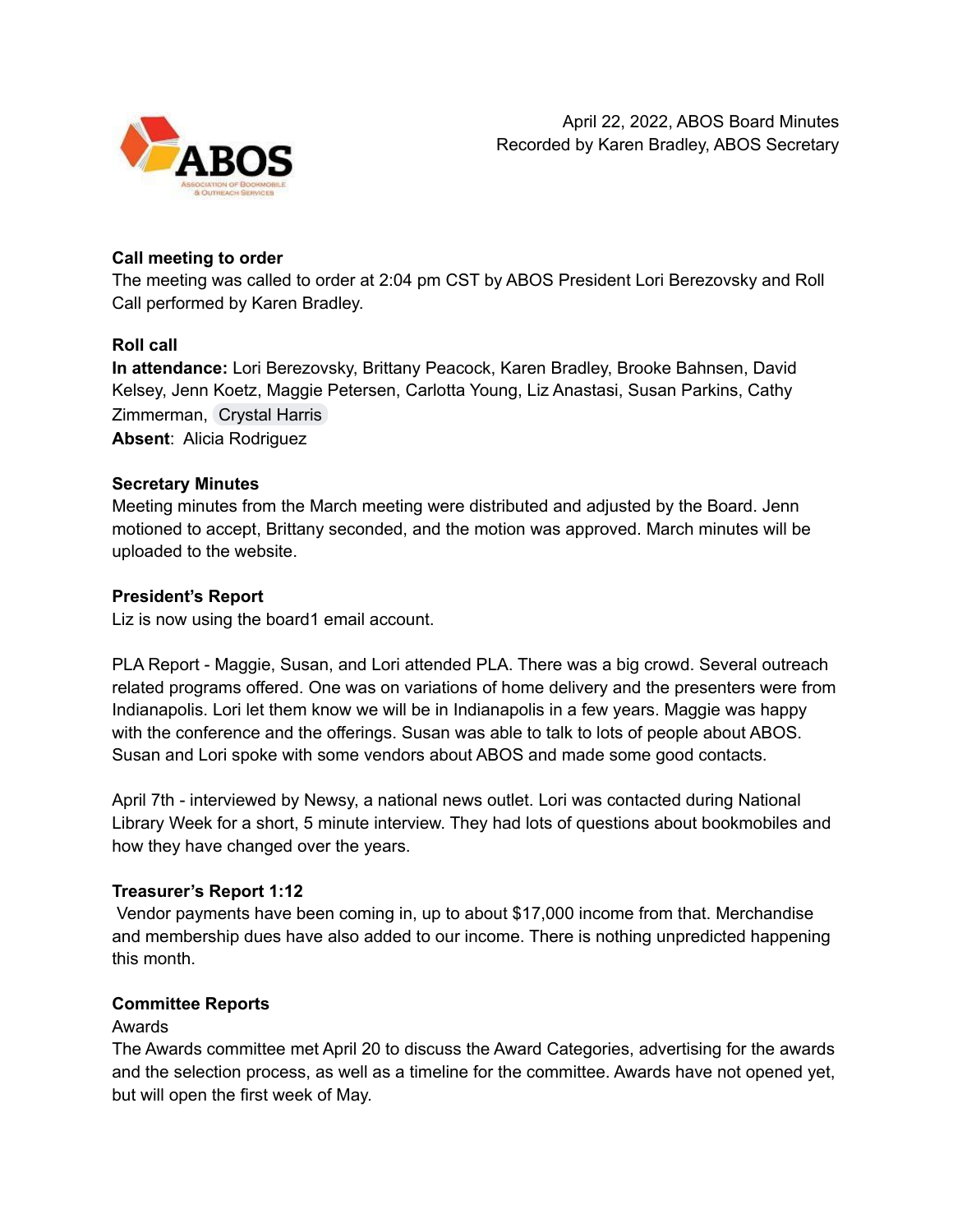#### Bylaws

So far there are 142 votes. The first reminder was sent out Wednesday. The tally is so far is over 98% yes for the combination of Advocacy and Marketing into the Communications Committee. The vote for the Executive Director currently sits at 93% yes. The vote will close in three weeks in order to be open for five full weeks of voting, per our bylaws requirement. The goal is to get 200 people to vote. David will post to the listserv that there is currently a member vote and they should be on the lookout for the email or contact David for the link.

#### BOIR

The BOIR committee had their first meeting to explain what BOIR stands for and what the committee looks like now. The big thing is the IMLS grant so that we can improve the BOIR website, which is currently difficult to use. ABOS will find out the results of the grant in the fall, so the committee is looking for other funding opportunities to apply for while we are waiting. The problem is that we can't promote the tool to people in its existing state because it is not easy to use. The goal is to improve the website so that we can promote the usefulness of it fully. Since the BOIR website is linked on the ABOS website, David can update the page or shadow it if it's not ready to be live. Maggie will follow up with David regarding the website.

#### Communications

The Communications Committee had their second meeting of the year on Friday and discussed the success of the bookmobile parade with over 250 submissions. The committee worked well together and the event was a success. They recently sent out the submission form for the Youth Services Outreach Week, a new event for this year.

### Conference Planning

The Conference Planning Committee met in early April and is currently deciding on their May meeting time. They formed a small subcommittee for the Monday evening reception which will include ice breakers and various games. There are lots of fun ideas being thrown out for the event, including the working title "It's so good to see you again!"

Instead of doing one big library tour, we are going to try and do several times where people can sign up for a tour. The library is limited to 20 people at a time. Because the library is 1.5 miles away, we will have to figure out transportation for attendees. Individuals can also travel to the branch during their own time.

For our author keynote, JA Jance, we will be ordering books from Books A Million. Lori will finalize the numbers with them in the next week or so. We will put an option on the registration form for individuals to purchase their copies ahead of time.

The site visit is Apr 30, 2022 . Lori and Susan will go to set up final details and get the lay of the land. They are looking to do some live videos for promotional purposes while they are there.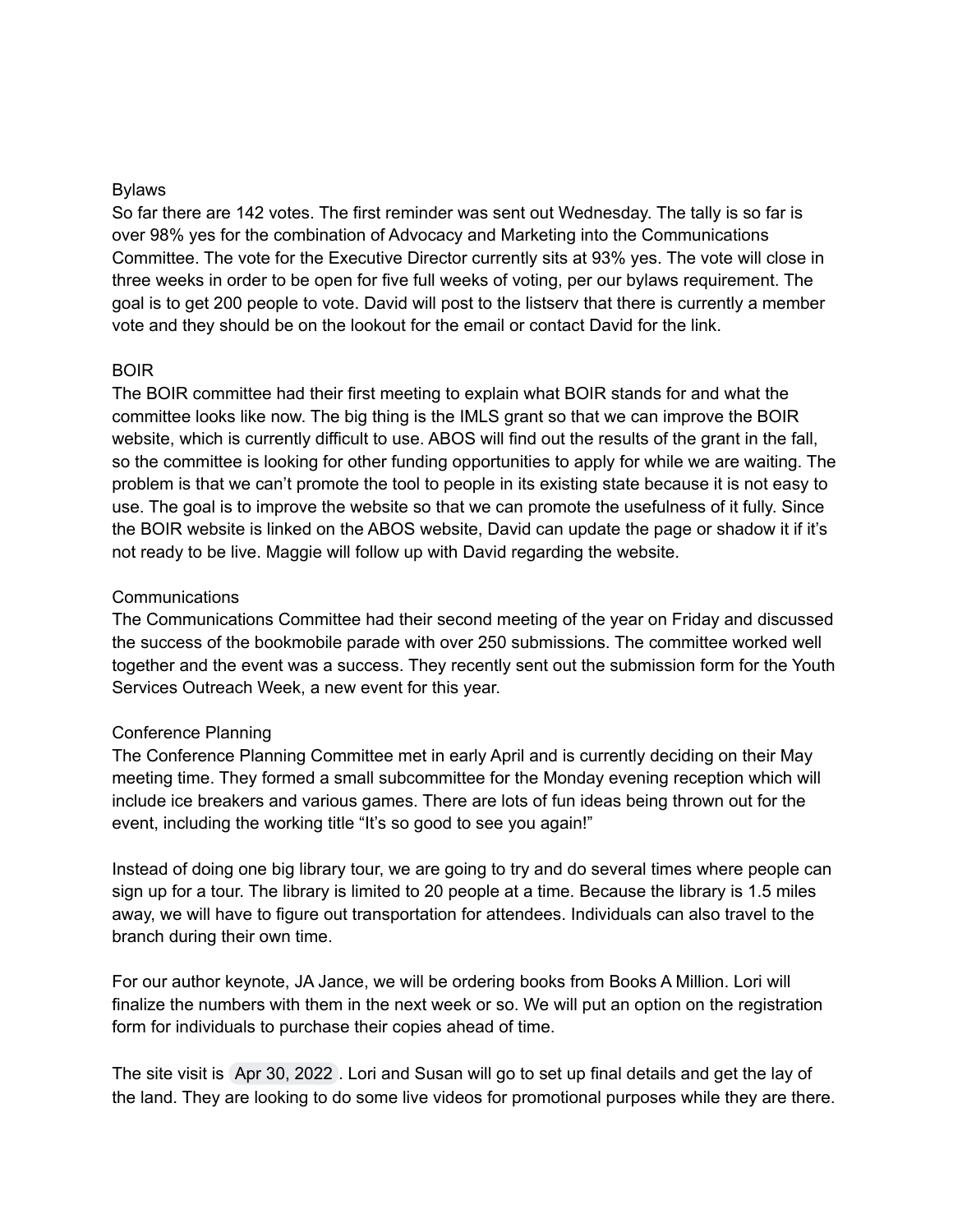# Continuing Education

The survey of the membership was extended to ensure that those who may have missed completing it by the end of March would have a chance to give their input. The results were reviewed, and plans are underway to prioritize the topics that membership is looking for in outreach continuing education.

A moderator training took place for committee members place so that all committee members are able to cover webinars and Driven Discussions throughout the year.

The first ABOS Continuing Education Webinar of 2022 will take place on Monday, April 25 at 1 pm (CST) – So You Want to Start a Podcast; presented by Brittany Peacock from Davenport Public Library in Davenport, IA. Registration closes at the end of the day 4/22/22, currently at 55 approved registrations.

The next CE Webinar will take place on Tuesday, May 24, 2022, at 11:00 am (CST) - Getting Started with your Mobile Library: Creating and Maintaining Mobile Services; presented by Dave Bare from the Randolph County Public Library in Asheboro, NC. Registration will open May 2, 2022

# Long-Range Planning

The LRP committee is awaiting final notification from several hotels before narrowing our search down to 2 venues for 2026. We will then concentrate on those 2 and set up site visits. Currently we are looking at Las Vegas, Houston, and Memphis. We will narrow choices down to one or two so that we can schedule site visits in the next few months. Las Vegas has higher food and beverage rates but decent room rates, good flight costs, and plenty of things to do. Houston has no amenities; the conference space is at the hotel. Graceland is nice but isn't extraordinary.

### Membership

ABOS currently has 817 active members and 14 renewals pending. Lapsed members sit at about 200 this month. Crystal, David, or Lori may want to consider sending out a discount code to get people interested. Membership is looking to highlight institutional membership as a great deal.

Membership Week is coming up and David suggested approaching Noah Lenstra and Migquel Figeura for short promotional videos. The Membership Committee is looking to host a social event on Zoom in June to welcome new members, highlight longtime members, and promote membership. The event will also have some speakers.

# **Technology**

The Technology Committee met on March 31 and has their next meeting scheduled for April 26. They are currently updating the website to make it more streamlined, easier to search and find things, and to make it more user friendly. They hope to have all updates done by June.